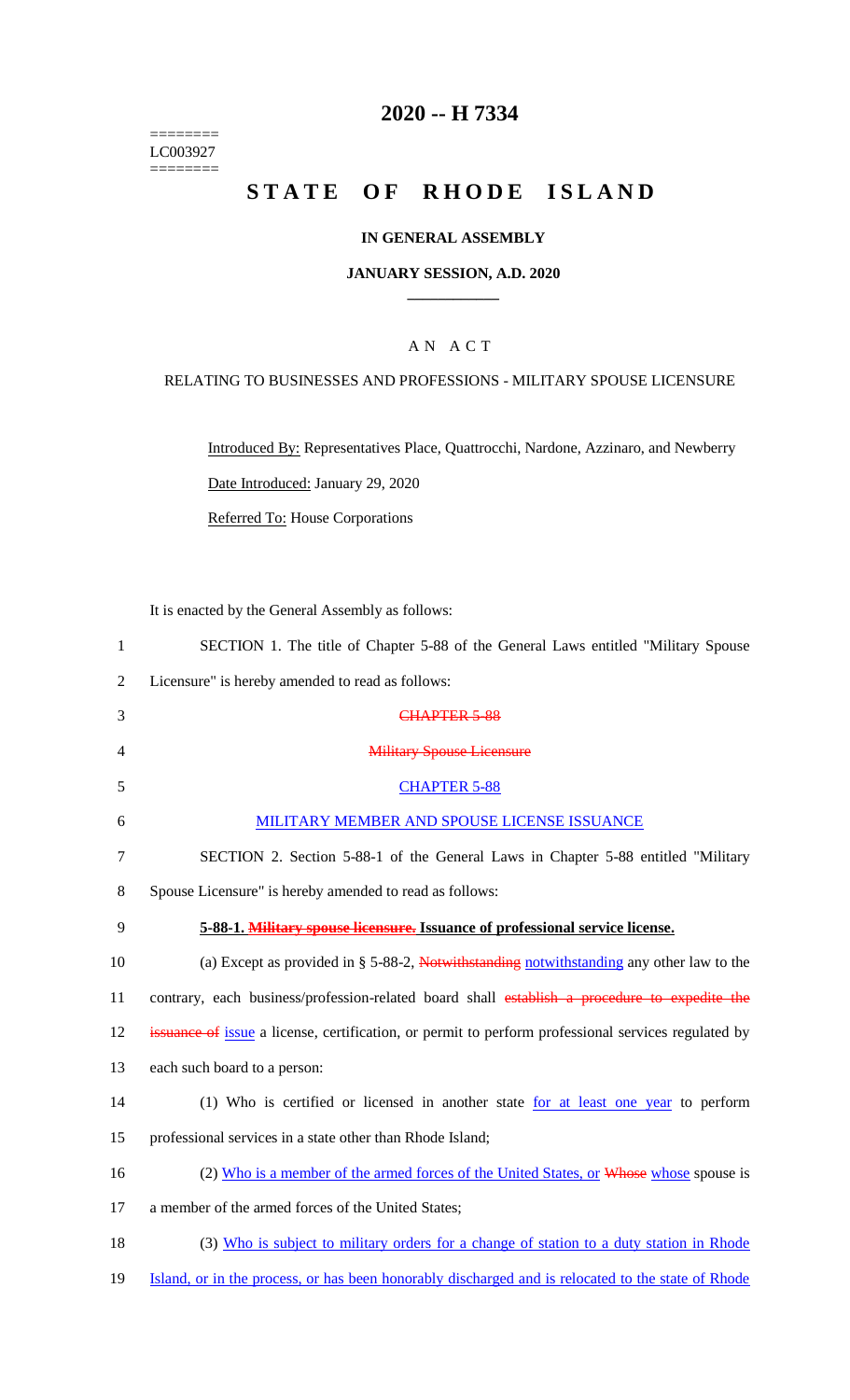- 1 Island or, Whose whose spouse is the subject of a military transfer to Rhode Island; and
- 
- 2 (4) In the situation of a military member's spouse, the spouse Who left employment to
- 3 accompany the **person's spouse** military member to Rhode Island.
- (b) The procedure shall include:
- (1) Issuing the person a license, certificate, or permit, if, in the opinion of the board, the requirements for certification or licensure of such other state are substantially equivalent to that 7 required in this state;  $or$ .
- (2) Developing a method to authorize the person to perform professional services regulated by the board in this state by issuing the person a temporary license, certificate or permit for a limited period of time to allow the person to perform professional services while completing any specific requirements that may be required in this state that were not required in the state in which the person was licensed or certified.
- (3) Establishing that the person is not subject to a disqualification pursuant to the
- 14 provisions of § 5-88-2.
- SECTION 3. Chapter 5-88 of the General Laws entitled "Military Spouse Licensure" is hereby amended by adding thereto the following sections:
- **5-88-2. Disqualification for license issuance.**
- 18 The provisions of  $\S$  5-88-1 shall not apply unless all the following apply:
- 19 (1) The board in the other state holds the person in good standing;
- (2) The person does not have a disqualifying criminal record as determined by the board;
- (3) No board in any other state has revoked the person's occupational license, certificate
- or permit as a result of negligence or intentional misconduct;
- (4) The person did not surrender an occupational license, certificate or permit because of
- negligence or intentional misconduct;
- (5) The person does not have a complaint, allegation or investigation currently pending
- 26 before a board in another state which relates to unprofessional conduct or an alleged crime; and
- (6) The person pays all applicable fees in this state.
- **5-88-3. Decision.**
- 29 The board shall provide the person with a written decision regarding the application for
- an occupational license, certificate or permit pursuant to the provisions of § 5-88-1 within sixty
- 31 (60) days after receiving an application.
- **5-88-4. Appeal.**
- An appeal of an adverse determination or denial of a license, certificate or permit
- application under the terms of this chapter shall be pursuant to the provisions of chapter 35 of title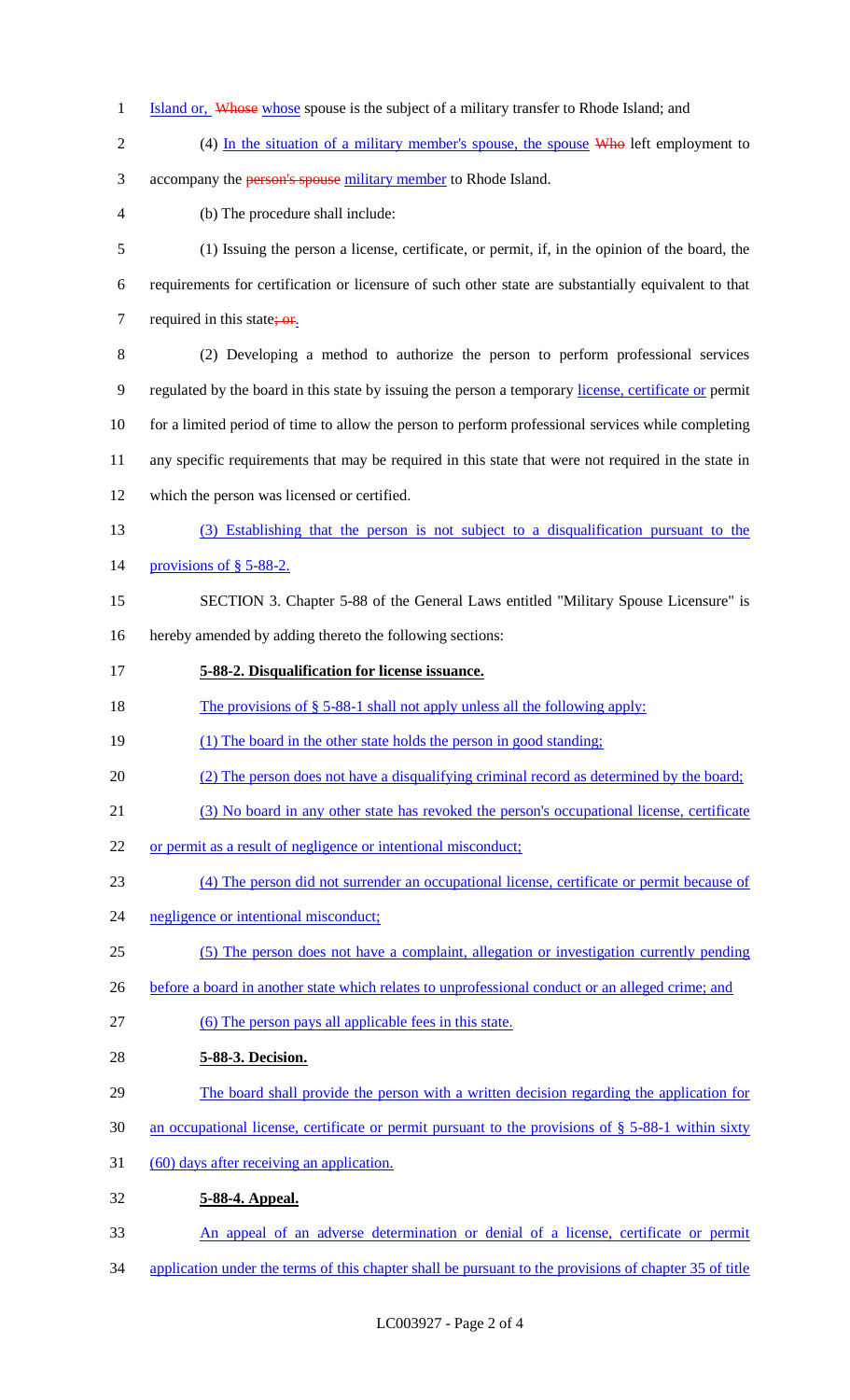1 42 the "administrative procedures act".

| $\overline{2}$ | 5-88-5. Limitations.                                                                                   |
|----------------|--------------------------------------------------------------------------------------------------------|
| 3              | (a) An occupational license, certificate or permit issued pursuant to this chapter is valid            |
| 4              | only in this state. It shall not make the person eligible to work in another state under an interstate |
| 5              | compact or reciprocity agreement unless otherwise provided in law.                                     |
| 6              | (b) Nothing in this chapter shall be construed to prevent this state from entering into a              |
| 7              | licensing compact or reciprocity agreement with another state, foreign province or foreign             |
| 8              | country.                                                                                               |
| 9              | (c) Nothing in this chapter shall be construed to prevent this state from recognizing                  |
| 10             | occupational credentials issued by a private certification organization, foreign province, foreign     |
| 11             | country, international organization or other entity.                                                   |
| 12             | (d) Nothing in this chapter shall be construed to require a private certification                      |
| 13             | organization to grant or deny private certification to any individual.                                 |
| 14             | 5-88-6. Military education, training and experience.                                                   |
| 15             | Notwithstanding any other law, the education, training or experience requirements for an               |
| 16             | occupational license, certificate or permit issued pursuant to this chapter are completely or          |
| 17             | partially satisfied, as determined by the regulating occupational licensing board on presentation of   |
| 18             | satisfactory evidence that the applicant received substantially equivalent education, training or      |
| 19             | experience as a member of the United States armed forces or any national guard or other reserve        |
| 20             | component.                                                                                             |
| 21             | 5-88-7. Public notice.                                                                                 |
| 22             | An occupational licensing board shall prominently print the following on all license,                  |
| 23             | certificate or permit applications, and any communication denying a license, certificate or permit,    |
| 24             | and on the board's website: "Pursuant to $\S$ 5-88-1 et seq., upon application, this state may         |
| 25             | recognize occupational licenses, certificates or permits obtained from other states for military       |
| 26             | members and their spouses who relocate to this state pursuant to military orders."                     |
| 27             | 5-88-8. Preemption.                                                                                    |
| 28             | This chapter preempts rules, regulations and ordinances of any city, town, municipality,               |
| 29             | and other subdivisions of the state which regulate occupational licenses, certificates or permits.     |
| 30             | SECTION 4. This act shall take effect upon passage.                                                    |

======== LC003927  $\begin{minipage}{0.9\linewidth} \begin{tabular}{l} \hline \textbf{r} & \textbf{r} \\ \hline \textbf{r} & \textbf{r} \\ \hline \textbf{r} & \textbf{r} \\ \hline \textbf{r} & \textbf{r} \\ \hline \textbf{r} & \textbf{r} \\ \hline \textbf{r} & \textbf{r} \\ \hline \textbf{r} & \textbf{r} \\ \hline \textbf{r} & \textbf{r} \\ \hline \textbf{r} & \textbf{r} \\ \hline \textbf{r} & \textbf{r} \\ \hline \textbf{r} & \textbf{r} \\ \hline \textbf{r} & \text$